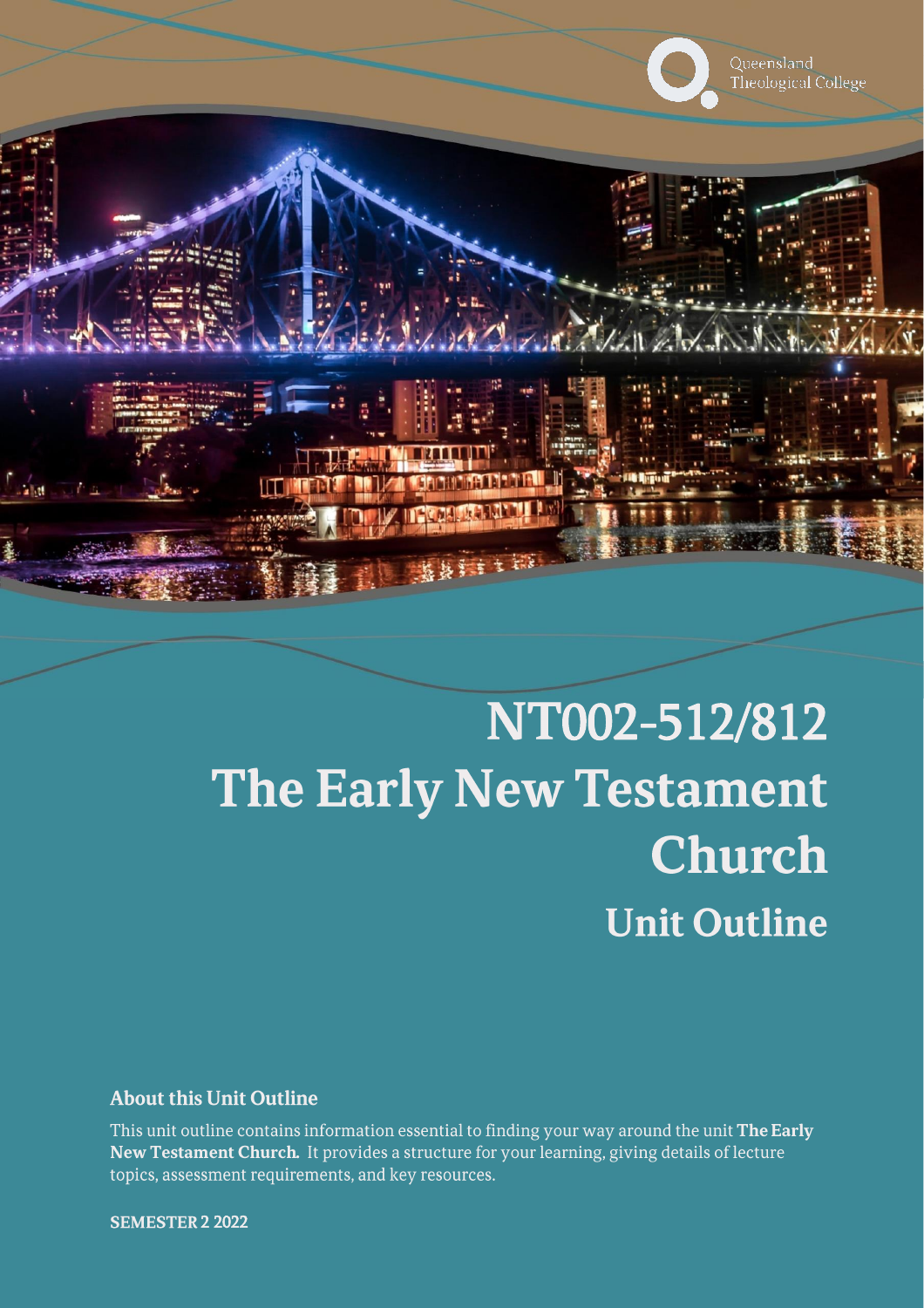# **Important notice**

While every care has been taken to ensure accuracy in the information given below, **it is the personal responsibility of each student to check the current ACT Handbook**, copies of which may be found in the Library or online at [www.actheology.edu.au](http://www.actheology.edu.au/)

It is very important that students plan their time carefully to ensure that reading and especially assignments receive adequate attention and so as to prevent a bottleneck of work at the end of the semester.

It is very important that all quoted material in assignments be properly footnoted and acknowledged. The attention of students is drawn to the ACT's **Academic Misconduct Policy**, as well as ACT **Late Penalties Policy** and **Extensions Policy**, all of which are available on the ACT website. Failure to comply with the standards required will incur penalties as outlined in the relevant ACT Policies.

The attention of students is also drawn to the section in the current ACT Handbook, headed **"Guidelines for Essays in Coursework Units"** (see also the QTC Student Handbook). All essays and assignments should comply with these standards.

Students should be aware that the delivery of this unit and results awarded are moderated by the ACT. See the ACT "Moderation Policy" and "Moderation Procedure" at [www.actheology.edu.au/documents/](http://www.actheology.edu.au/documents/) for full details.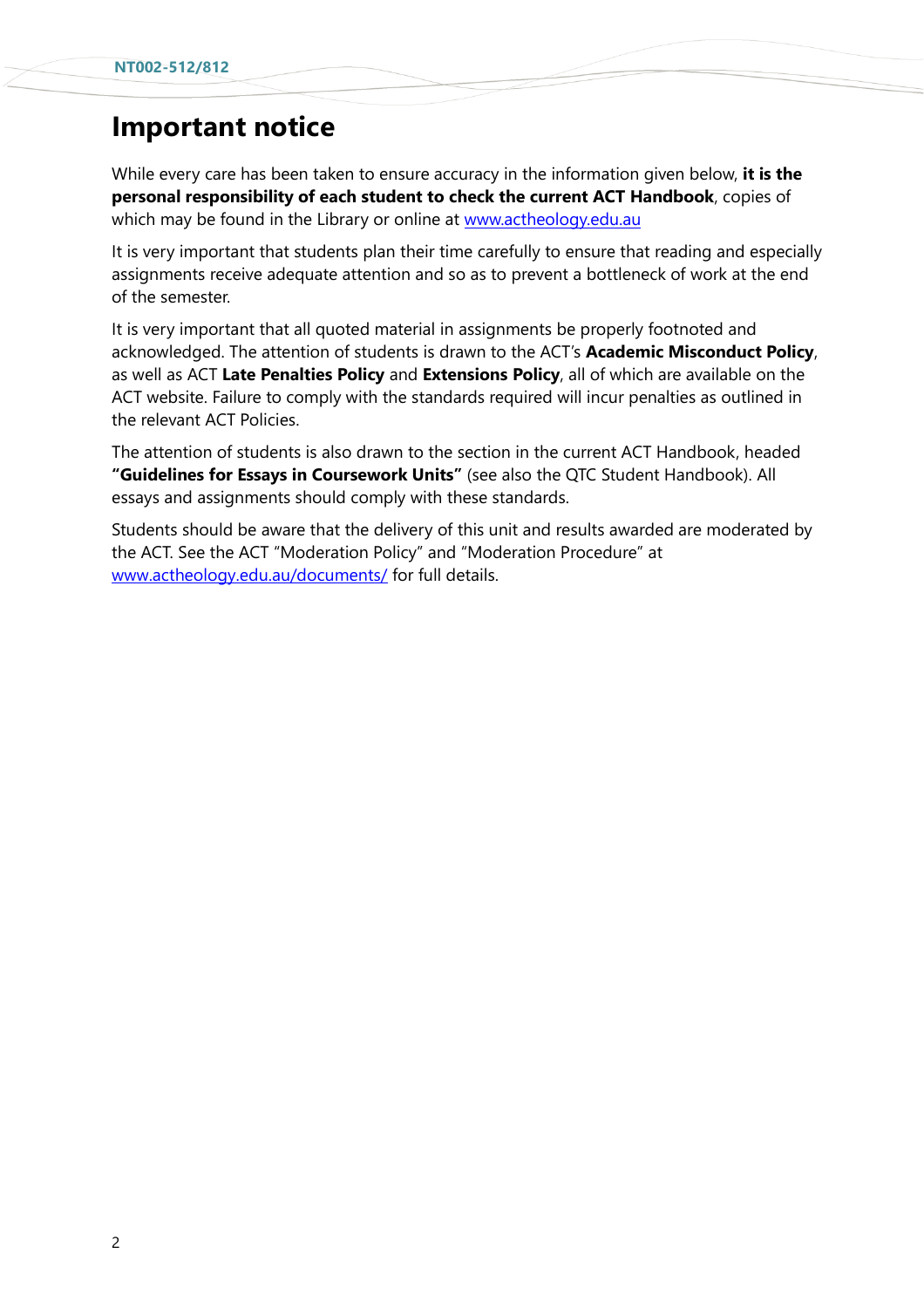# **Information about this unit Unit description**

One writer has said that all Christians have within them something of a "restoration" mentality when it comes to "fixing" the church. i.e., we tend to feel that if we could just restore the church to the way that it used to be in NT days, everything would be all right. Well, I hope this unit helps you to understand that there were lots of problems within the early church and persecutions from without. I trust that you will find it exciting and interesting that despite these challenges the word continued to grow and spread.

I pray this will encourage you to trust God as he continues to spread the word today, in the face of problems within the church and pressures from outside the church.

The first section of the unit focuses on the Acts of the Apostles and investigates the history, theology and features of the early church as it grew, expanded, and matured.

In the second section, students will examine in outline several other New Testament Writings (various Epistles and Revelation) not covered elsewhere in their course.

# **ACT Census date**

#### **19 August 2022**

Students must confirm their enrolment in this unit with the QTC Registrar by Friday 19 August 2022. This is the last day on which you may withdraw from the unit without academic penalty (a Fail), or without being liable for the tuition fees. To make a change in your enrolment you must contact the QTC Registrar in writing at: [registrar@qtc.edu.au.](mailto:registrar@qtc.edu.au)

# **Learning Outcomes**

#### **NT002-512 Learning Outcomes**

On completion of this unit, the student should have achieved the following learning outcomes:

A. Know and understand

1. [Demonstrate](https://www.actheology.edu.au/unit/NT002-512/#demonstrate) [foundational](https://www.actheology.edu.au/unit/NT002-512/#foundational) knowledge and understanding of the contents, themes and theology of the Book of Acts and of major New Testament Epistles

B. Be able to:

- 1. [Outline:](https://www.actheology.edu.au/unit/NT002-512/#outline) a) the history, themes and theology presented in the Book of Acts; and b) the contents, themes and theology of selected New Testament Epistles
- 2. [Trace](https://www.actheology.edu.au/unit/NT002-512/#trace) key developments and emerging patterns in the beginnings and expansion of the early church
- 3. Present [organised](https://www.actheology.edu.au/unit/NT002-512/#organised) evidence-based perspectives on the themes and theology of the Book of Acts and of the selected New Testament Epistles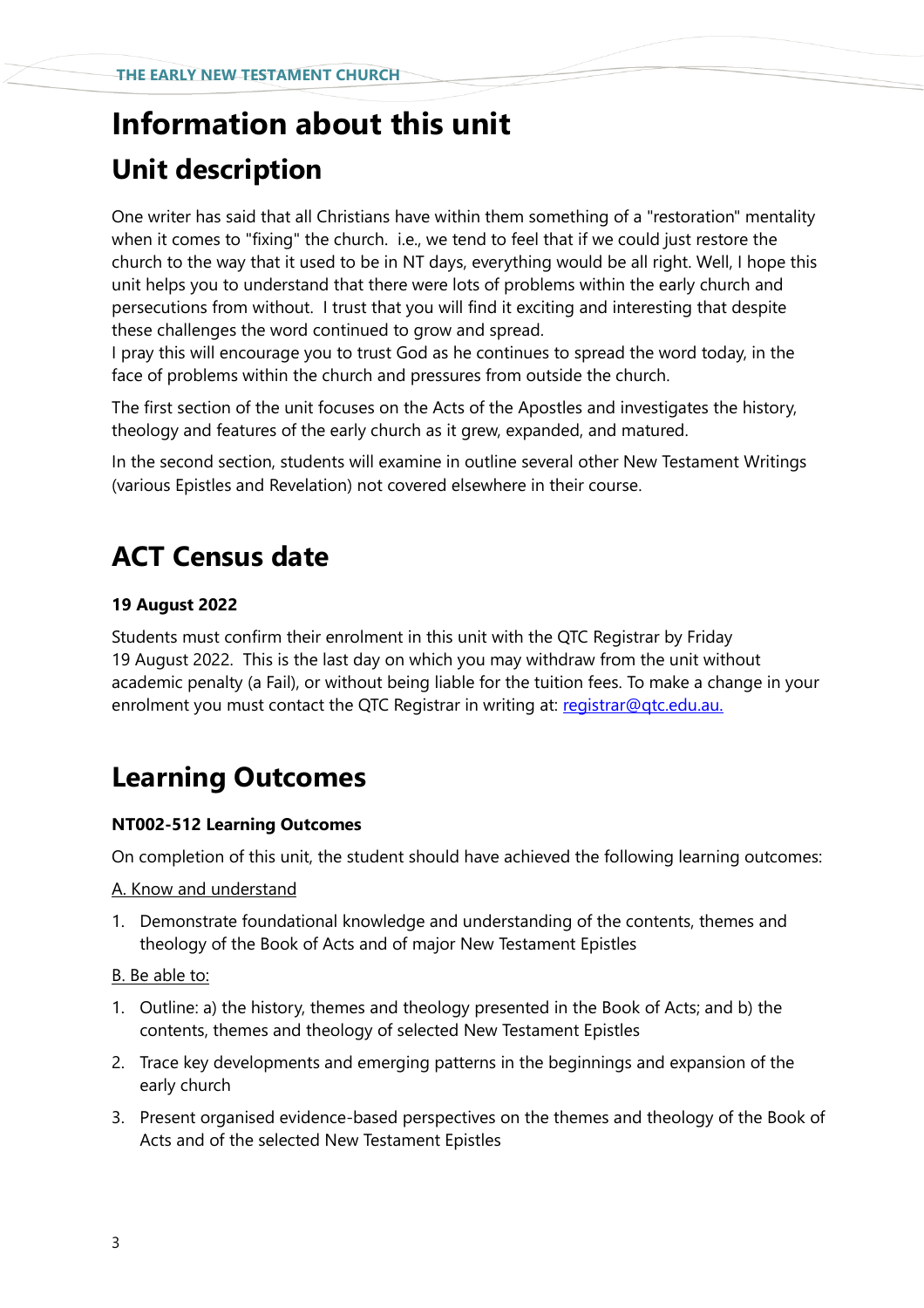#### C. Be in a position to:

1. Relate perspectives from 'The Early New Testament Church' to contemporary Christian living and ministry contexts

#### **NT002-812 Learning Outcomes**

On completion of this unit, the student should have achieved the following learning outcomes:

#### A. Know and understand

- 1. [Demonstrate](https://www.actheology.edu.au/unit/NT002-712/#demonstrate) [advanced](https://www.actheology.edu.au/unit/NT002-712/#functional) knowledge and understanding of the contents, themes and theology of the Book of Acts and of major New Testament Epistles
- B. Be able to:
- 1. Critically analyse: a) the history, themes, theology and narrative presented in the Book of Acts; and b) the contents, themes and theology of selected New Testament Epistles
- 2. Evaluate key developments and emerging patterns in the beginnings and expansion of the early church
- 3. Investigate evidence-based perspectives on the themes and theology of the Book of Acts and of the selected New Testament Epistles

#### C. Be in a position to:

1. Apply knowledge and critical thinking skills and perspectives from 'The Early New Testament Church' to contemporary Christian living and ministry contexts

### **How this unit contributes to the course**

The unit is a core unit in your degree. It is concerned not so much with critical issues as with enabling students to grasp a firm understanding of the development of the early church and of the contents, themes and theology of the various books of the New Testament.

This unit caters for students studying either of the following accredited units:

- NT002-512 The Early New Testament Church a core module of the BTh/BMin/AssocDegTh/DipTh/DipMin
- NT002-812 The Early New Testament Church a core module of the MDiv/MTS/ GradDipDiv/GradCertDiv

### **Pre-requisites and Co-requisites**

This is a core unit and as such there are no pre-requisites or co-requisites associated with it.

It is not permitted to enrol in this unit concurrently with NT003.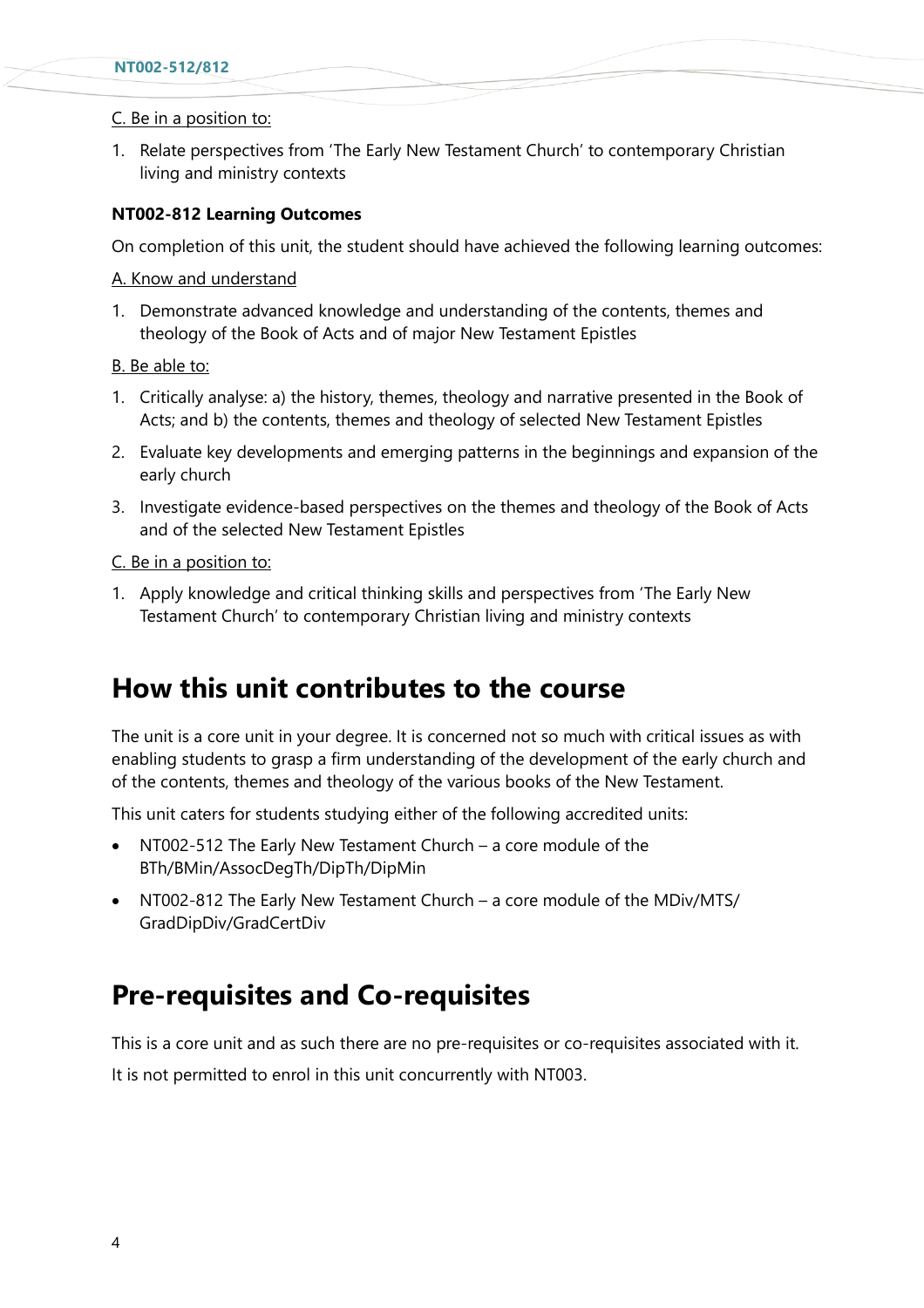## **How this unit is organised & what we expect of you**

The unit is taught over a 13-week semester. There are three lectures each week, each of 50 minutes duration.

This unit is worth 12 credit points towards your degree. A 12cp unit is considered to require an average time commitment of around 10 hours per week across all of the teaching and assessment weeks. Please speak with the lecturer as a matter of urgency if you are finding that you need to consistently spend more time than this on NT002.

Students are expected to attend all lectures, complete any set pre reading and complete any assessment tasks by the relevant due date. Please do be in touch as soon as you can if you anticipate having any difficulties with your assessments or with meeting the due date, and if you require an extension for one of your assessments, please contact the QTC Registrar as early as possible.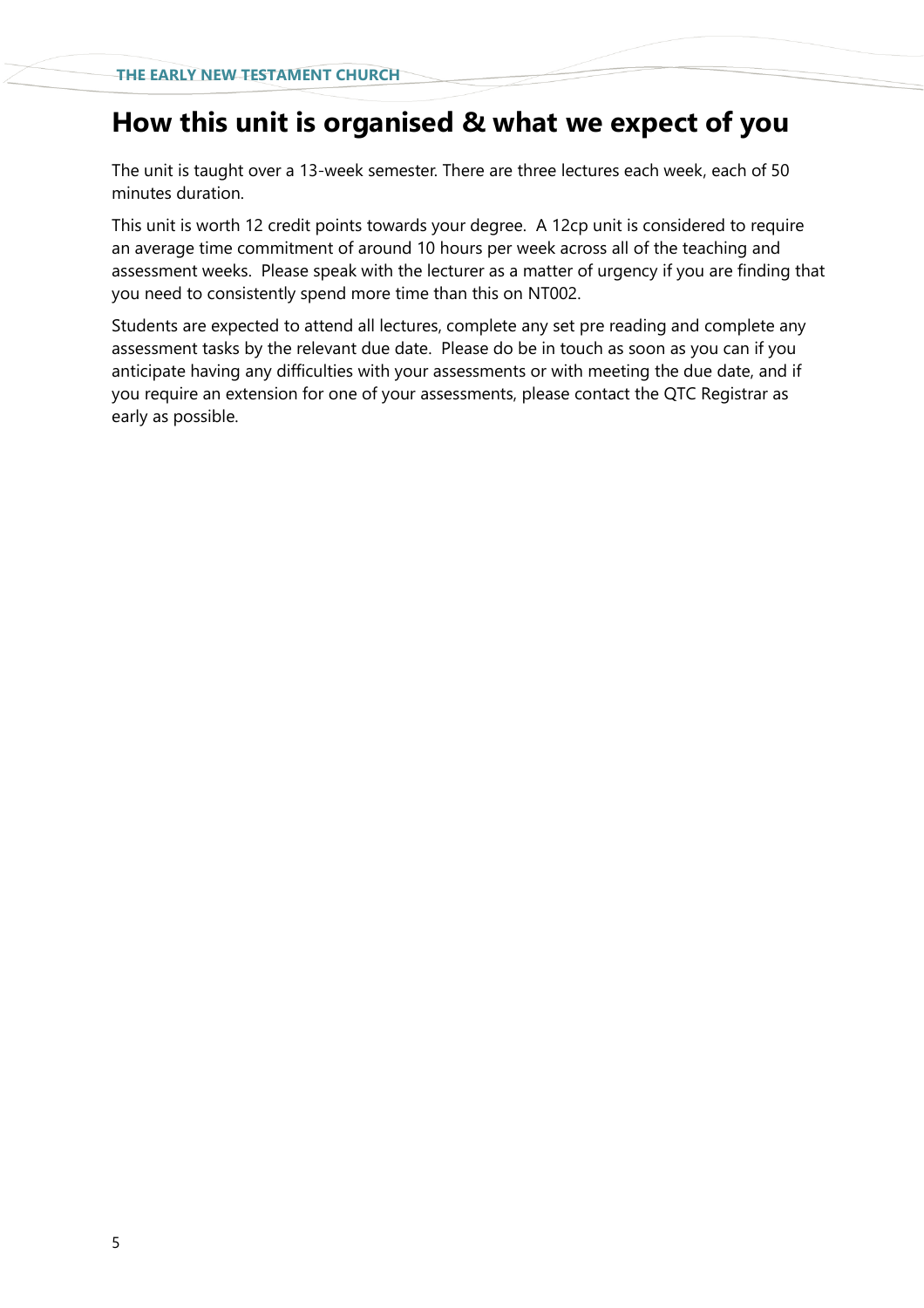# **Teaching staff**

LECTURER & UNIT CO-ORDINATOR **Rev Dr Wesley Redgen**

P 07 3062 6939

E [wredgen@qtc.edu.au](mailto:wredgen@qtc.edu.au)

Please feel free to contact Wesley if you have any problems or concerns about the unit.

LECTURER

**Rev Dave Pitt** (for the book of James)

From City Bible Forum

# **Other Key Contacts**

#### **Registrar's office**

Contact the Registrar's office for any queries about which unit to enrol in next, if you wish to change your enrolment, defer due to illness, family circumstances etc., or request an extension for your assessment (criteria apply).

- P 07 3062 6939
- E [registrar@qtc.edu.au](mailto:registrar@qtc.edu.au)

#### **Moodle and Turnitin functions and queries**

Contact the Registrar for help if something on Moodle is not working, if you need help using Moodle or Turnitin.

- P 07 3062 6939
- E [registrar@qtc.edu.au](mailto:registrar@qtc.edu.au)

#### **Library/Resources**

Contact the Librarian for help with finding resources for your assessment, finding full-text database articles, for help with logging into the library databases and catalogue, and for help with how to renew a book for longer or place a hold on a book currently out to another person.

Also contact the library for any queries about audio/video recordings of your class on Moodle.

- P 07 3062 6939
- E [library@qtc.edu.au](mailto:library@qtc.edu.au)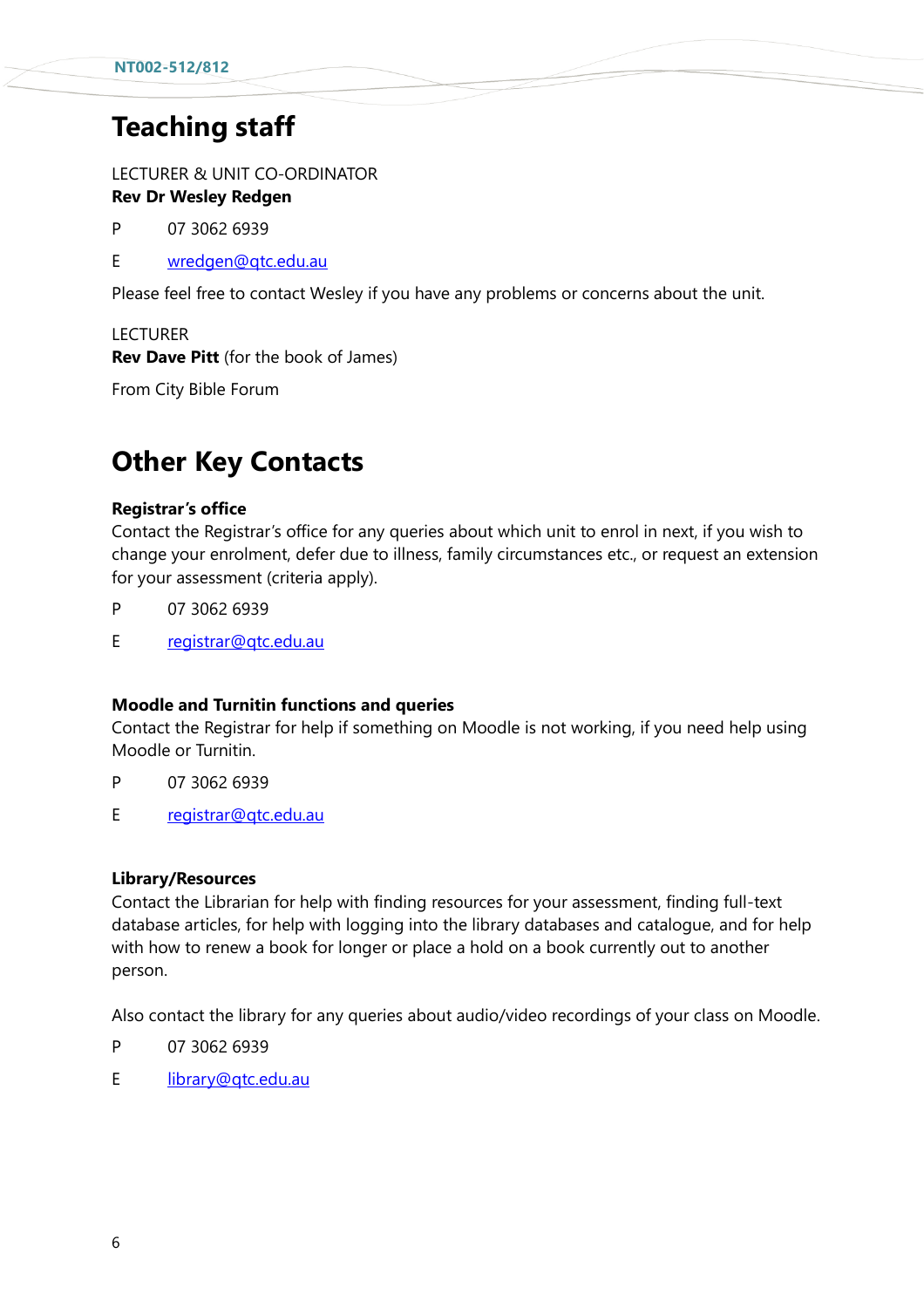### **Unit timetable: topics & teaching and learning activities**

| <b>WEEK</b> | <b>LECTURE TOPIC</b>                         | <b>AFTER LUNCH</b>           | <b>READINGS</b>                       |
|-------------|----------------------------------------------|------------------------------|---------------------------------------|
| Week 1      | Introduction to Acts                         | Acts 1:1-6:7 (cont.)         | Acts 1:1-6:7                          |
|             | Acts 1:1-6:7                                 |                              | Davidson, 11-50.                      |
|             |                                              |                              | Carson & Moo on Acts                  |
| Week 2      | Acts 6:8-9:31                                | Background to Acts           | Acts 6:8-9:31                         |
|             |                                              |                              | Davidson, 50-75.                      |
| Week 3      | Acts 9:32-12:24                              | Background to Acts           | Acts 9:32-12:24                       |
|             |                                              |                              | Davidson, 77-100.                     |
| Week 4      | Acts 12:25-16:5                              | Background to Acts           | Acts 12:25-16:5                       |
|             |                                              |                              | Davidson, 101-130.                    |
|             | ESSAY WRITING WEEK: 8 August - 12 August     |                              |                                       |
| Week 5      | Acts 16:6-19:20                              | Themes in Acts               | Acts 16:16-19:20                      |
|             |                                              |                              | Davidson, 131-151.                    |
| Week 6      | Acts 19:21-23:35                             | Themes in Acts               | Acts 19:21-23:35                      |
|             |                                              |                              | Davidson, 153-188.                    |
| Week 7      | Acts 24:1 -28:31                             | Summary of Acts              | Acts 24:1-28:31                       |
|             |                                              |                              | Davidson, 189-205.                    |
| Week 8      | James                                        | James (cont.)                | Book of James +                       |
|             | (Dave Pitt)                                  |                              | Carson & Moo on James                 |
| Week 9      | Galatians                                    | Galatians (cont.)            | Book of Galatians +                   |
|             |                                              |                              | Carson & Moo on Galatians             |
|             | MID-SEMESTER BREAK: 17 September - 3 October |                              |                                       |
|             | Week 10   Ephesians/                         | Ephesians/Colossians         | Books of Ephesians & Colossians. +    |
|             | Colossians                                   | (cont.)                      | Carson Moo on Eph. & Col.             |
| Week 11     | 1 Corinthians                                | 1 Corinthians (cont.)        | Book of 1 Corinthians +               |
|             |                                              |                              | Carson & Moo on 1 Corinthians         |
| Week 12     | <b>Pastoral Epistles</b>                     | Pastoral Epistles<br>(cont.) | The Pastoral Epistles +               |
|             |                                              |                              | Carson & Moo on the Pastoral Epistles |
| Week 13     | Revelation                                   | Revelation (cont.)           | Book of Revelation +                  |
|             |                                              |                              | Carson & Moo on Revelation            |

**It is strongly advised that students read the set portions prior to the class, rather than after.** The unit timetable above indicates chapters in the textbooks for pre-reading. In addition to the requirement to read Davidson and Carson & Moo, it is recommended that you access Schnabel's commentary on Acts and have it as a reference book to consult for the tricky bits when reading Acts. The lectures are not designed to provide content that can be found in the textbook. The lectures will assume that the student has completed the pre-reading chapter(s). During the lecture, certain aspects will be emphasized and explained, and discussion will be encouraged in order to seek to apply what has been learned to life and understanding.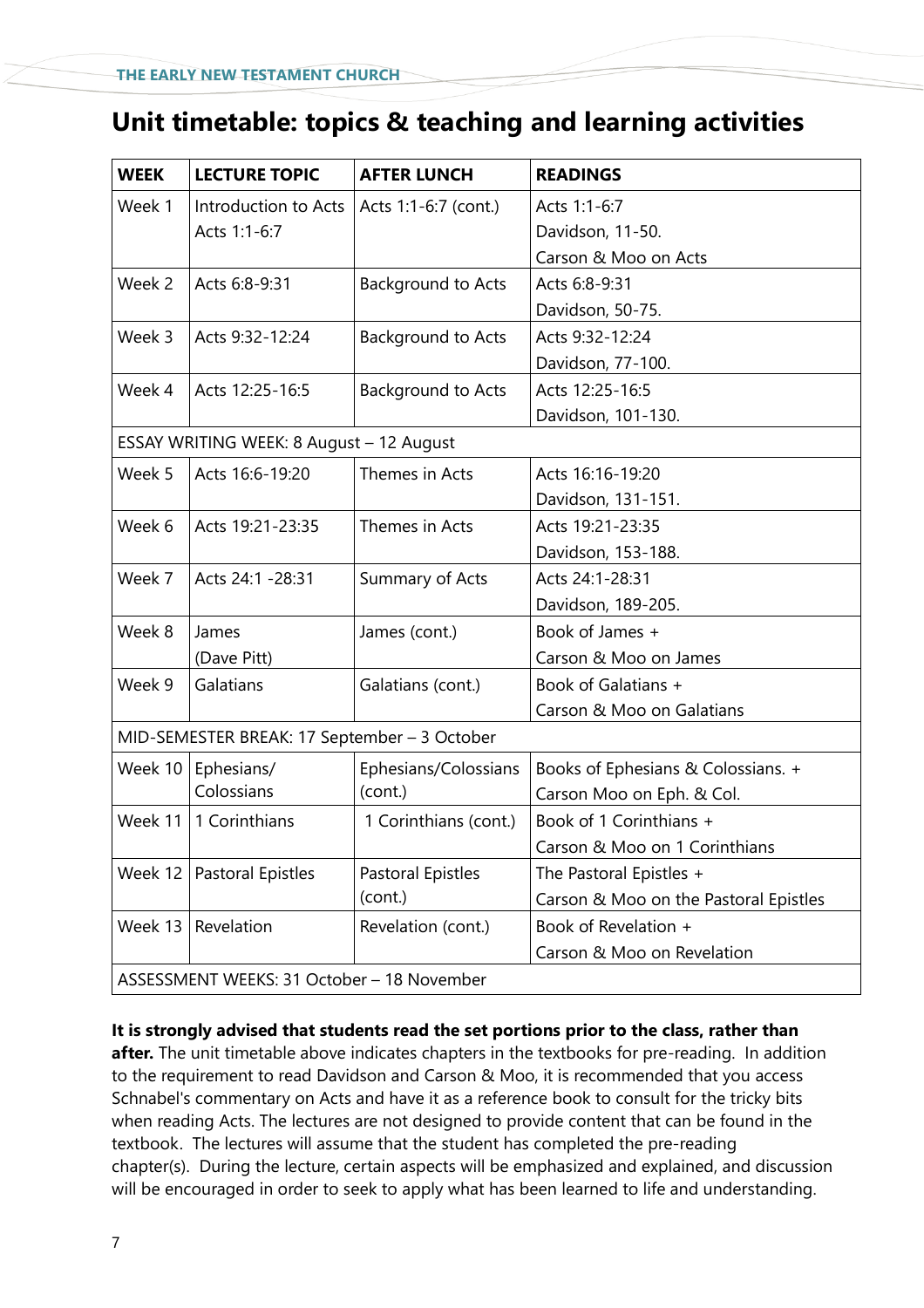# **NT002-512 Assessments**

**Assessments are submitted online via Moodle by 11.55pm on the due date** (with the exception of timed online quizzes and onsite exams). If you experience difficulty submitting due to internet issues close to 11.55pm, please email registrar@gtc.edu.au explaining the issue. Attach a copy of your assessment and a screen shot of the folder in which your document is saved to show that you have not made changes after the due time.

#### **In order to pass the unit, you must submit all assessment pieces and attain a mark of at least 50% for the unit as a whole.**

Unless an extension has been applied for and granted in accordance with the Policy found in the QTC Handbook, where a student submits an assessment past its due date, in accordance with the ACT **Late Penalties** Policy, the assessment marks will be reduced at the rate of **5%** of the total possible marks for the assessment item **per calendar day**, up to 10 days late, after which point the mark awarded shall be zero.

Your submitted assessment items must also be within **10% of the required word limit**, and failure to meet this requirement shall result in a penalty of **10%** of the total possible mark being deducted. **See the QTC Handbook for full details on what is included within your total word count.** Please also note that **footnotes** in their entirety **should not exceed 25% of the prescribed essay length**. A **10%** penalty of the final grade applies if footnotes are more than 25% of the prescribed essay length. QTC seeks to prepare you for ministry, and in ministry delivering presentations on time and within an acceptable length are essential skills.

| <b>ASSESSMENT TASK</b>    | <b>DESCRIPTION</b>                                                                                                                                        |  |  |
|---------------------------|-----------------------------------------------------------------------------------------------------------------------------------------------------------|--|--|
| 2200 word Essay           | A 2200 word essay, which will cover the topics of weeks 1-7 of                                                                                            |  |  |
| 50% of final grade        | the unit – The Book of Acts. (It also requires approximately 200<br>words on how the answer to the question is relevant to                                |  |  |
| (ULOs A1, B1, B2, B3, C1) | contemporary Christian living and/or ministry contexts.)                                                                                                  |  |  |
|                           | Write a 2200 word essay on ONE of the following topics.                                                                                                   |  |  |
|                           | Why did Luke give such prominence to Stephen's speech?<br>1.                                                                                              |  |  |
|                           | Explore the similarities and differences in Paul's presentation<br>2.<br>of the gospel to Jewish hearers in Acts 13 and to Gentile<br>hearers in Acts 17. |  |  |
|                           | Discuss the message and the importance of Luke's editorial<br>3.<br>summaries in Acts. (E.g. "The Word of the Lord grew" Acts<br>$19:20$ ).               |  |  |
|                           | Discuss the role of Paul's speech to the Ephesian elders in<br>4.<br>the development of the book of Acts.                                                 |  |  |

*See over for next assessment item.*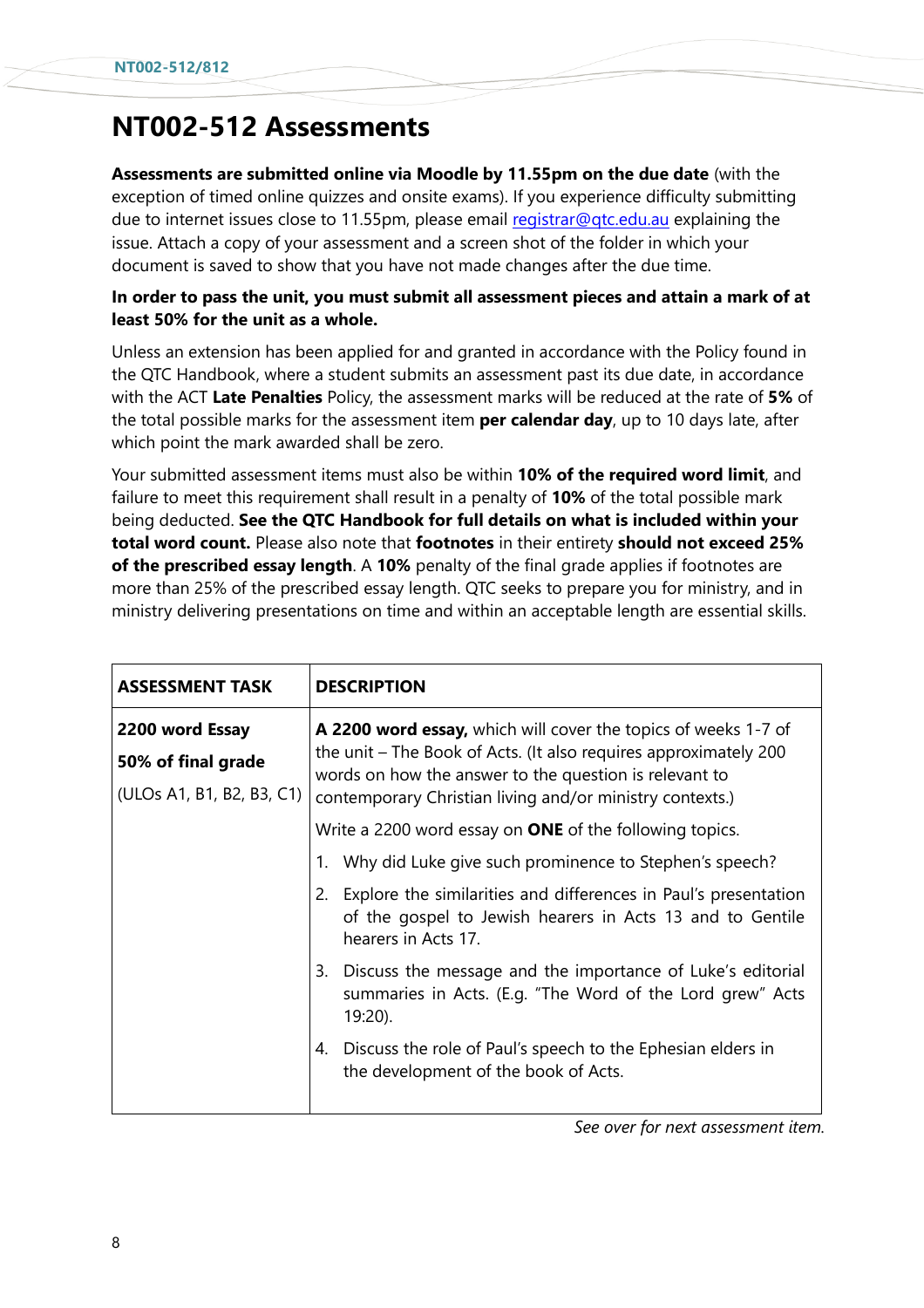| <b>90 minute Exam</b><br>(approx. 2250 words) | A 90 minute exam which will assess the contents, context, themes<br>and theology of Acts, James, Galatians, Ephesians, Colossians, The<br>Pastoral Epistles and Revelation.                                                                                                                          |
|-----------------------------------------------|------------------------------------------------------------------------------------------------------------------------------------------------------------------------------------------------------------------------------------------------------------------------------------------------------|
| 50% of final grade                            | The exam will include two sections:                                                                                                                                                                                                                                                                  |
| (ULOs A1, B1, B2, B3)                         | <b>Section A:</b> Section A will consist of ten short answer questions in<br>two sub-sections. Sub-section i will contain four questions on Acts;<br>sub-section ii will consist of six questions on the remaining books<br>listed above.                                                            |
|                                               | Of these ten questions, students must answer six, <b>three</b> from<br>section i and three from section ii, with all questions weighted<br>equally. This section will count for two-thirds of the total<br>examination marks. Students are advised to spend about one hour<br>answering Section A.   |
|                                               | <b>Section B:</b> Students must answer <b>one</b> essay question out of three<br>questions. All questions in this section are weighted equally. This<br>section will count for one-third of the total examination marks.<br>Students are advised to spend about half an hour answering<br>Section B. |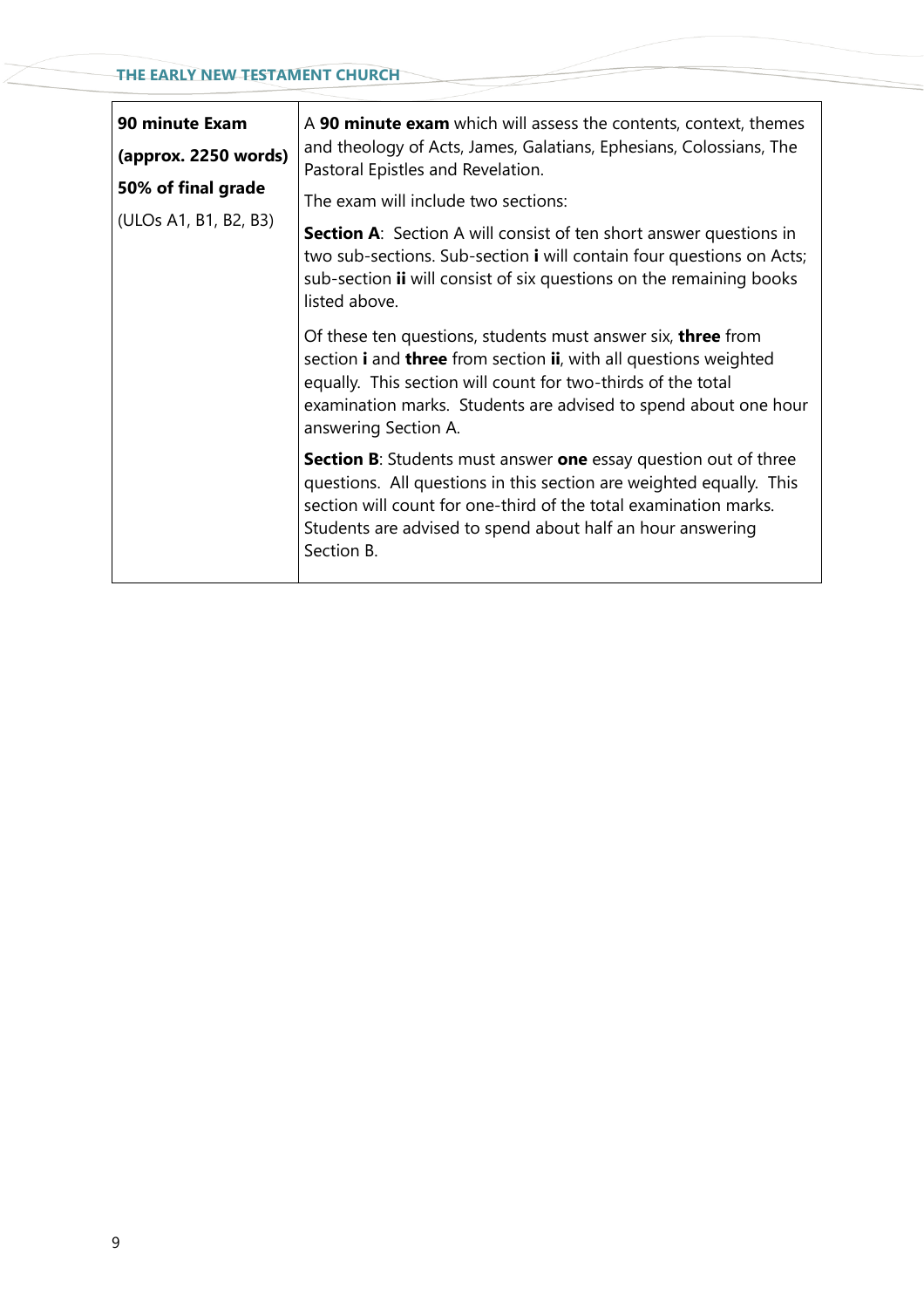# **NT002-812 Assessments**

**Assessments are submitted online via Moodle by 11.55pm on the due date** (with the exception of timed online quizzes and onsite exams). If you experience difficulty submitting due to internet issues close to 11.55pm, please email registrar@gtc.edu.au explaining the issue. Attach a copy of your assessment and a screen shot of the folder in which your document is saved to show that you have not made changes after the due time.

#### **In order to pass the unit, you must submit all assessment pieces and attain a mark of at least 50% for the unit as a whole.**

Unless an extension has been applied for and granted in accordance with the Policy found in the QTC Handbook, where a student submits an assessment past its due date, in accordance with the ACT **Late Penalties** Policy, the assessment marks will be reduced at the rate of **5%** of the total possible marks for the assessment item **per calendar day**, up to 10 days late, after which point the mark awarded shall be zero.

Your submitted assessment items must also be within **10% of the required word limit**, and failure to meet this requirement shall result in a penalty of **10%** of the total possible mark being deducted. **See the QTC Handbook for full details on what is included within your total word count.** Please also note that **footnotes** in their entirety **should not exceed 25% of the prescribed essay length**. A **10%** penalty of the final grade applies if footnotes are more than 25% of the prescribed essay length. QTC seeks to prepare you for ministry, and in ministry delivering presentations on time and within an acceptable length are essential skills.

| <b>ASSESSMENT TASK</b>                                             | <b>DESCRIPTION</b>                                                                                                                                                                                                                                                                                                                                             |  |
|--------------------------------------------------------------------|----------------------------------------------------------------------------------------------------------------------------------------------------------------------------------------------------------------------------------------------------------------------------------------------------------------------------------------------------------------|--|
| 3500 word Essay<br>50% of final grade<br>(ULOs A1, B1, B2, B3, C1) | A 3500 word essay, which will assess the historical, political and<br>religious background to the New Testament church and will<br>cover the topics for Weeks 1-7 of the unit - The Book of Acts. (It<br>also requires approximately 200 words on how the answer to<br>the question is relevant to contemporary Christian living and/or<br>ministry contexts.) |  |
|                                                                    | Write a 3500 word essay on <b>ONE</b> of the following topics.                                                                                                                                                                                                                                                                                                 |  |
|                                                                    | 1. Explain the importance of the Jerusalem Council in Acts. In<br>your essay include comments on both a) the evidences<br>which help resolve the debate and b) the nature of the<br>apostolic letter which issues from it.                                                                                                                                     |  |
|                                                                    | 2. Explain the similarities and differences in Paul's gospel<br>presentations in Pisidian Antioch and Athens.                                                                                                                                                                                                                                                  |  |
|                                                                    | 3. Explain how Luke's record of Gamaliel's words in Acts 5:34-<br>39 is intended to serve as a paradigm for interpreting<br>events in the book of Acts far beyond their context in<br>Acts 5.                                                                                                                                                                  |  |
|                                                                    | 4. Explain the role of Acts 19:21 for the development of the<br>plot of the book of Acts.                                                                                                                                                                                                                                                                      |  |

*See over for next assessment item.*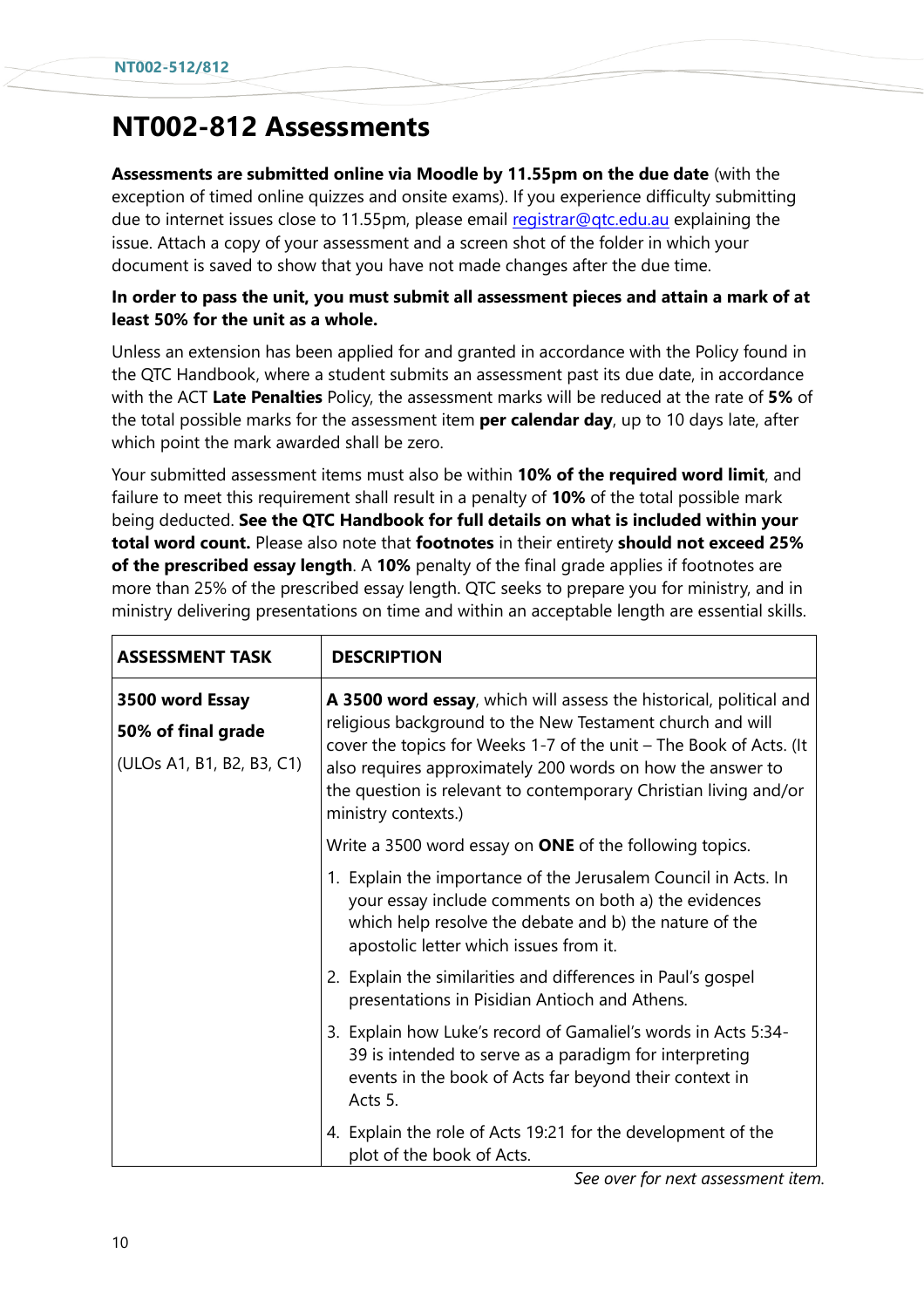| 2 hour exam<br>(approx. 3000 words)<br>50% of final grade | A two hour exam which will assess the contents, context, themes<br>and theology of Acts, Galatians, James, Ephesians, Colossians,<br>Philippians, Hebrews and Revelation.<br>The exam will include two sections:                                                                     |  |
|-----------------------------------------------------------|--------------------------------------------------------------------------------------------------------------------------------------------------------------------------------------------------------------------------------------------------------------------------------------|--|
| (ULOs A1, B1, B2, B3)                                     | <b>Section A:</b> Section A will comprise two sub-sections.<br>Sub-section i will contain three questions on the book of Acts, of<br>which students must answer one. Sub-section ii will contain four<br>questions on the <b>other books</b> , of which students must<br>answer two. |  |
|                                                           | All questions will be weighted equally. This section will count for<br>one-third of the total examination marks. Students are advised to<br>spend about 40 minutes answering Section A.                                                                                              |  |
|                                                           | <b>Section B:</b> Students must answer two essay questions out of five<br>questions set. The student must select <b>one</b> question from those<br>set which relate to Acts and one question which relates to the<br>other books covered in the unit.                                |  |
|                                                           | All questions in this section are weighted equally. This section will<br>count for two-thirds of the total examination marks. Students are<br>advised to spend about one hour and twenty minutes answering<br>Section B.                                                             |  |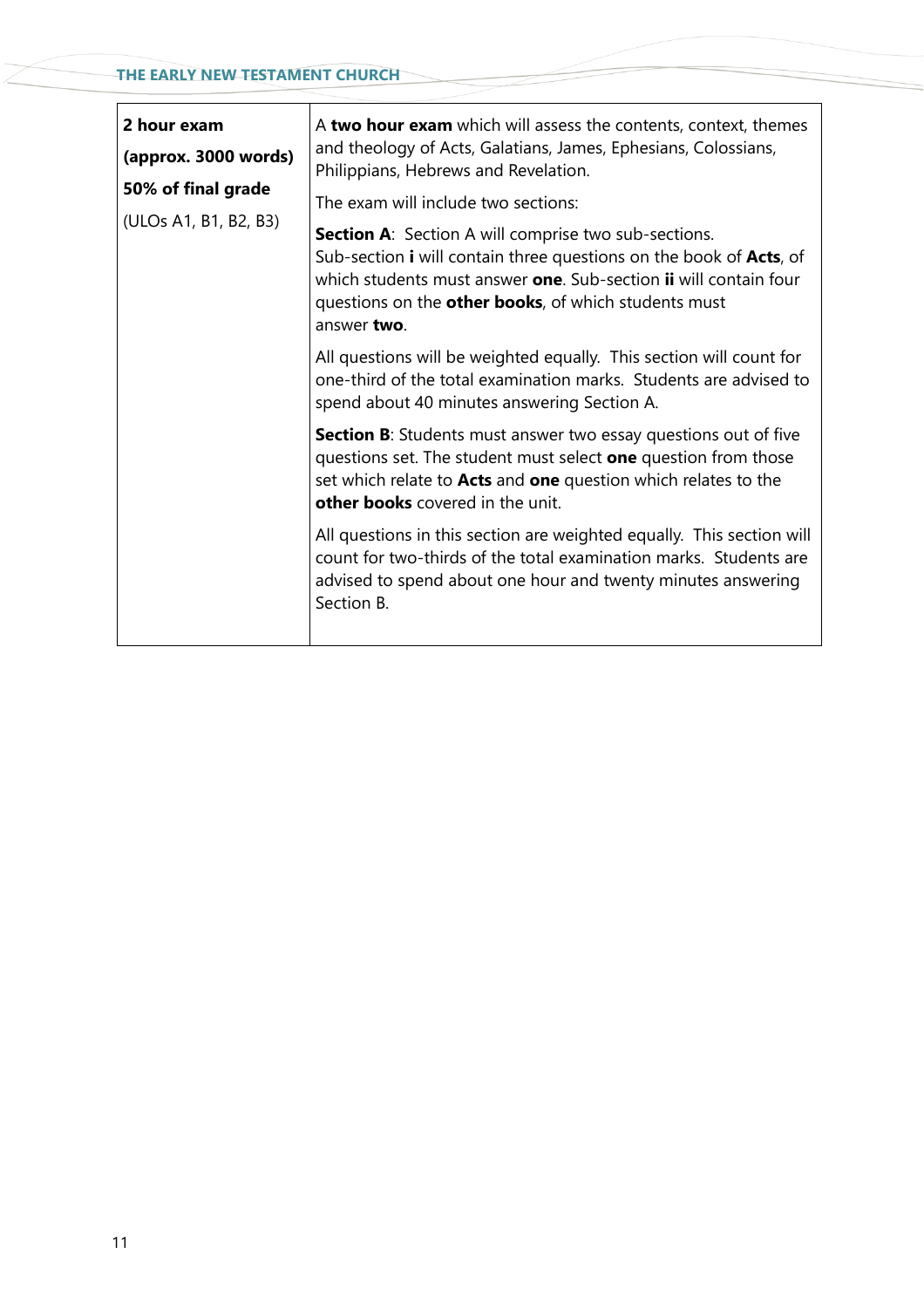# **Guide to Assessments**

#### *What are we looking for?*

#### **General remarks**

All students are expected to avail themselves of the guidelines for written assignments provided in the ACT Handbook (consult the table of contents) and in the QTC Student Handbook section 'Style Requirements for Written Assignments'.

All written work for this unit should conform to the guidelines of the *SBL Handbook of Style*  (with the exception of Australian spelling conventions).

All assessments should be in Word Doc format, double-spaced. The essay must use the provided QTC coversheet as its first page and be submitted via Moodle.

Any Hebrew and Greek cited must be typed in a Unicode font; SBL BibLit is commended as one font covering Hebrew, Greek, and Roman Unicode ranges, but is not required. It is freely available from the SBL website: [http://sbl-site.org/educational/BiblicalFonts\\_SBLBibLit.aspx](http://sbl-site.org/educational/BiblicalFonts_SBLBibLit.aspx)

Do note carefully the number of words required for each assessment item, depending on whether you are enrolled for NT002-512 or NT002-812. For full information on what is included in the total word count, see the QTC Handbook section headed *Length of Assignments*.

The Learning Resources listed in this outline provide a beginning point for research for assessments for this unit; students are expected to engage with the works listed there but are not limited to these resources. The literature on Acts and the epistles is massive, and you are encouraged to consult widely.

Please make sure you attend the workshops provided on essay writing and consult the material available on Moodle labelled "Assessment docs and form."

#### **Assessment 1: Essay**

#### *Skills assessed and pastoral relevance*

These questions are not just setting you work to do to keep you busy and to give us something to mark. They are designed to develop and assess important pastoral skills. To understand the skills that you are being asked to use, and that are being assessed, look at the ULOs (Unit Learning Outcomes) listed in this Unit Outline. The ULOs relevant for this essay are A1, B1, B2, B3, C1. (More on C below.)

More specifically, this essay is designed to assess your ability to use these skills to research one aspect of Acts and then use that research to answer to a specific question. Although the question focuses on just one part of Acts, your essay should demonstrate skills that you could then use to answer questions about any part of Acts when required.

#### *Answer the question*

Your primary task is answering the question from the scripture. As in NT001-512/812, the crucial element in the essay is demonstrating that you have an excellent grasp of the primary texts in question. Of course, we do want you to augment your arguments and answers by demonstrating an awareness of the key issues in current and historic interpretation of these texts, but the bedrock of this unit is a careful and nuanced reading of the texts themselves. The largest part of your answers then should be based on the text of the biblical book you are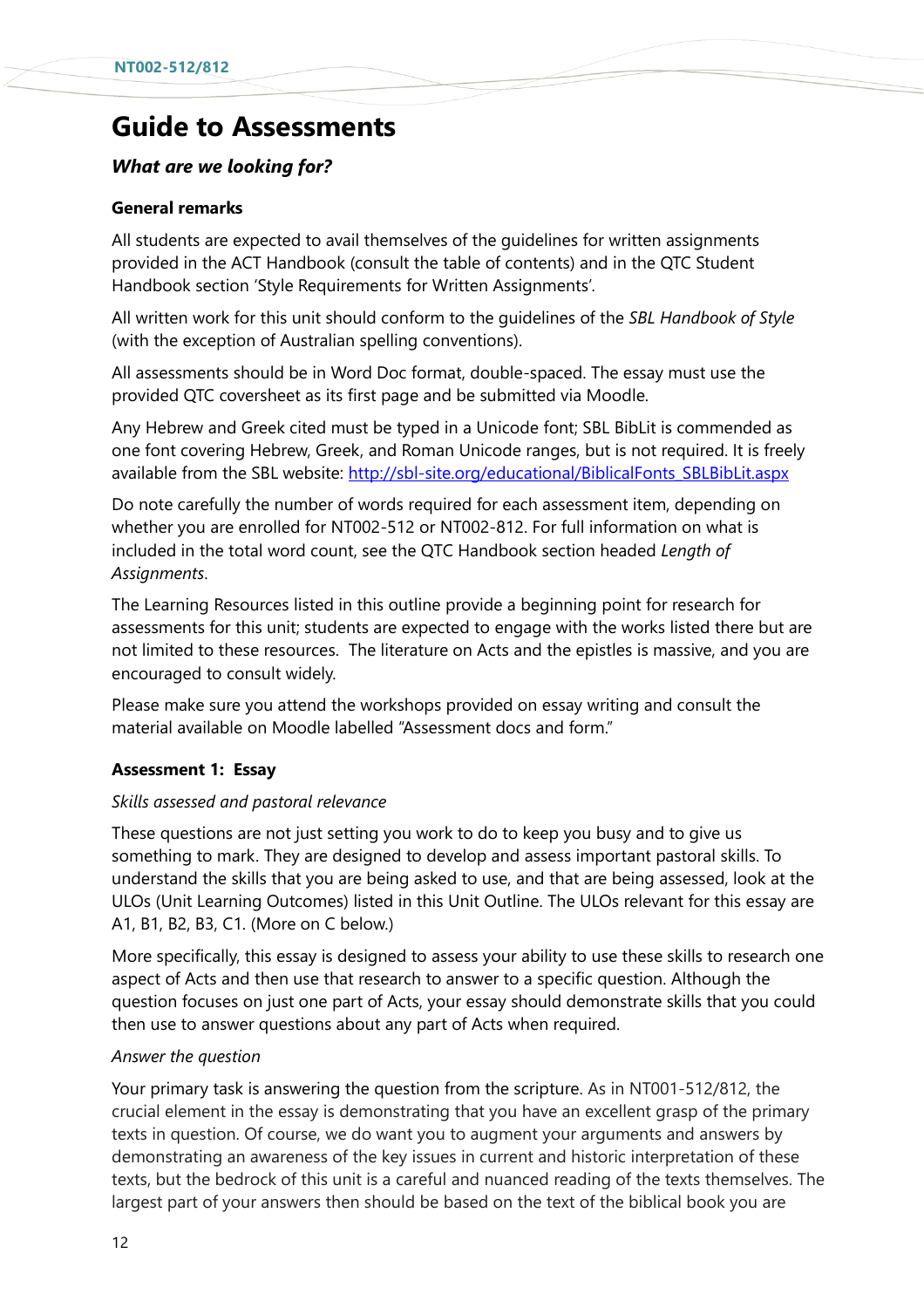discussing and its interpretation, and also articulating the overall concerns and strategies (the 'message') of the book itself.

It may be helpful to remember what the essay is NOT asking you to do. It is NOT asking you to recount the story of Acts. It is NOT asking you to dump all the information you know about the topic. It is NOT asking you exegete the passage. It is asking you to answer a specific question.

This is an important pastoral skill. If someone asks you a question about part of Acts (or any part of the Bible), you need to be able to give a clear concise answer. If you cannot give a clear concise answer to their question; if you start rabbiting on all you know about Acts without a short clear answer, you will soon see their eyes glaze over. They may never ask you another question about the Bible. (Alternatively, image your marker reading and wondering when you will get around to answering the question.)

In the process you will need to weigh up the differing views of the scholars in the light of scripture. Scripture is the authority that contains the answer; scholars only have opinions to consider. (They may or may not be right.) Therefore, the essay should be clearly your answer from scripture, not just a list of what other people think. However, the essay should contain evidence of the scholarship you have considered (even if it is only in the footnotes). The list of 'Works Cited' will include 10-20 entries (Level 8 essays should include close to 20) and will include a variety of viewpoints and recent scholarship where possible. You may also choose to include a list of 'Works Consulted' – those resources you read but didn't footnote.

#### *The question behind all the NT002 questions*

All of the questions ask about one or two parts of Acts. However, they require you to understand how that part fits into the context of the message of the whole of Acts and the historical context. Even where the question appears at first glance to be asking only about one specific part of Acts (E.g., Question 1 in both Level 5 and Level 8), it is best if your answer considers that part of Acts in its historical context.

These questions are requiring skills that are building blocks towards exegesis. Good exegesis understands the passage in its context in the whole book, and in its historical context. These are skills that you will use for the rest of your ministry life, as you do the prep work to explain a passage.

#### *A word on addressing the ULO on pastoral relevance (ULO C1)*

ULO C1 articulates the objective that by the time you have done the main part of the essay you are now in a position to "Relate perspectives from 'The Early New Testament Church' to contemporary Christian living and ministry contexts." This only requires a few hundred words (or less) at the end of the essay about how the ideas in your answer are relevant to your ministry as a Christian. (The pastoral relevance of passages will be regularly addressed in lectures. Take this as a model.)

#### **Assessment 2: Exam**

While the essay is designed to assess your ability to dig deeply into one topic, the exam is designed to assess your broad knowledge of the subject. Therefore, the questions will reflect this and your approach to study for the exam should reflect this. The best preparation is to know the lecture material, required reading, and the relevant scriptures. Previous exam papers are available in the library and on Moodle for you to see the type of questions asked.

The best exam preparation is to consult the past exam questions and attempt to answer them.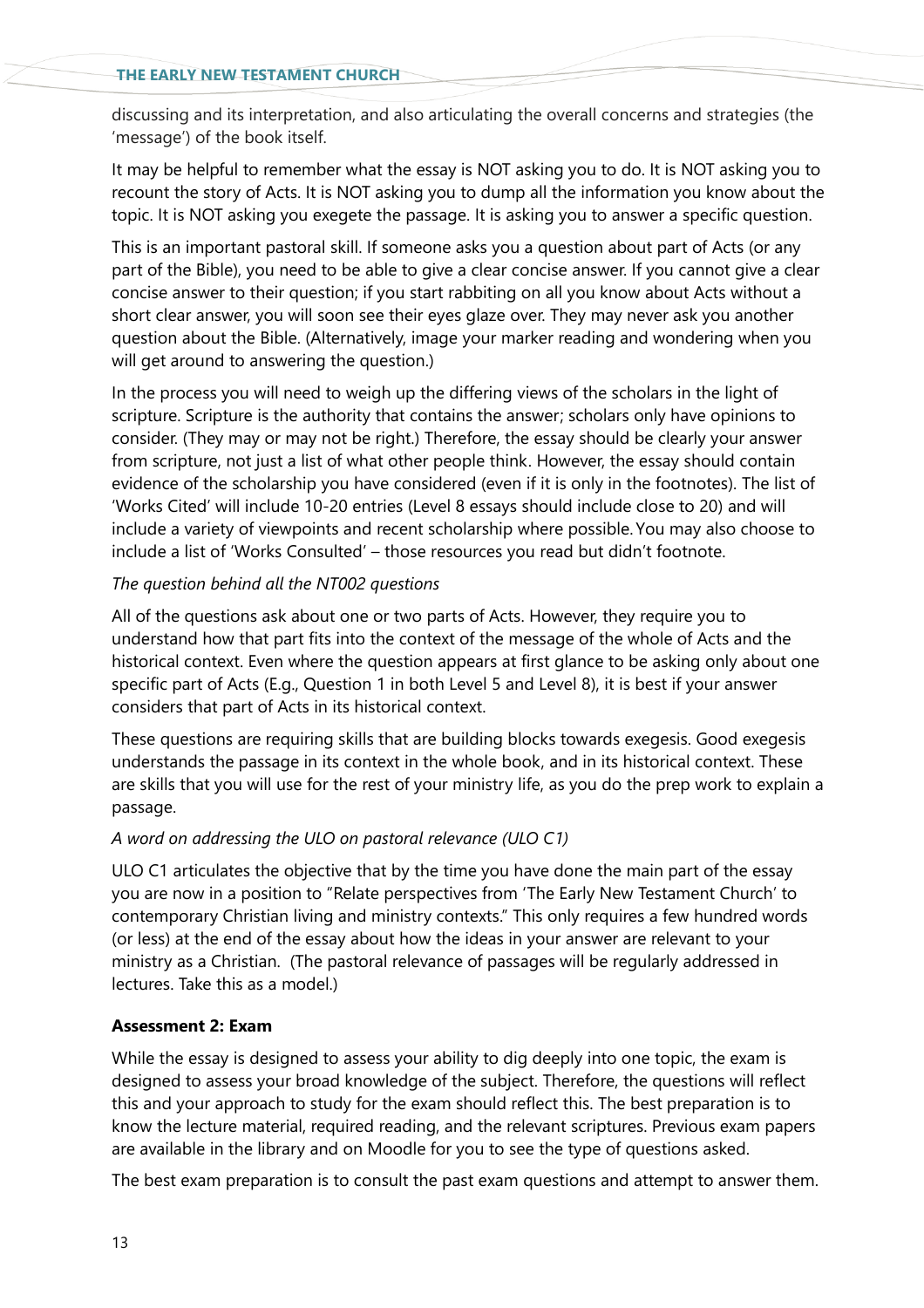## **Learning Resources**

The unit timetable in this unit outline indicates chapters in the textbooks for reading each week. The lectures are not designed to provide content that can be found in the textbooks. The lectures will assume that the student has completed the reading chapter(s). During the lecture, certain aspects will be emphasised and explained and discussion will be encouraged in order to seek to apply what has been learned to life and understanding.

#### **TEXTBOOK**

#### **Students must buy their own copies and can be purchased through QTC – see the QTC Textbook List on Moodle.**

Carson, D. A. and Douglas J. Moo. *Introduction to the New Testament*. 2nd ed. Grand Rapids, MI: Zondervan, 2005.

Plus one of:

Peterson, David. *The Acts of the Apostles*. Pillar. Grand Rapids, MI: Eerdmans, 2009.

Schnabel, Eckhard. *Acts*. ZECNT. Zondervan Grand Rapids, MI: Zondervan, 2012.

#### **Students need access to:**

A good Bible dictionary that contains articles on each of the New Testament Epistles.

**Davidson, Ivor J.** *The Birth of the Church: From Jesus to Constantine AD 30-312***, Vol.1. Grand Rapids, MI: Baker, 2005.** Pages 11-205. (This book is also the set text for CH005. So you may wish to purchase it. It can be obtained quite cheaply, or the library has multiple copies.)

#### **If you have extra money to buy another book, it would be best to buy:**

Hawthorne, Gerald F. Ralph P. Martin, and Daniel G. Reid, eds. *Dictionary of Paul and his Letters*. Downers Grove, IL: Intervarsity, 1993. (Be aware that a new edition is due for release sometime in 2022.)

OR

Marshall, I. H. and David Peterson, eds. *Witness to the Gospel: a Theology of Acts*. Grand Rapids, MI: Eerdmans, 1998.

#### **OTHER REFERENCES**

*\* See especially* 

\* Bauckham, Richard, ed. *The Book of Acts in its Palestinian Setting*. Vol. 4 of *The Book of Acts in its First Century Setting*. Edited by Bruce W. Winter. Grand Rapids, MI: Eerdmans, 1995.

Beale, G. K. and Carson, D. A. eds. *Commentary on the New Testament Use of the Old Testament.* Grand Rapids, MI: Baker, 2007.

Beale, G. K. *A New Testament Biblical Theology: The Unfolding of the Old Testament in the New*. Grand Rapids, MI: Baker, 2011.

Capes, David, Rodney Reeves and E. Randolph Richards. *Rediscovering Paul*. Downers Grove, IL: IVP, 2011.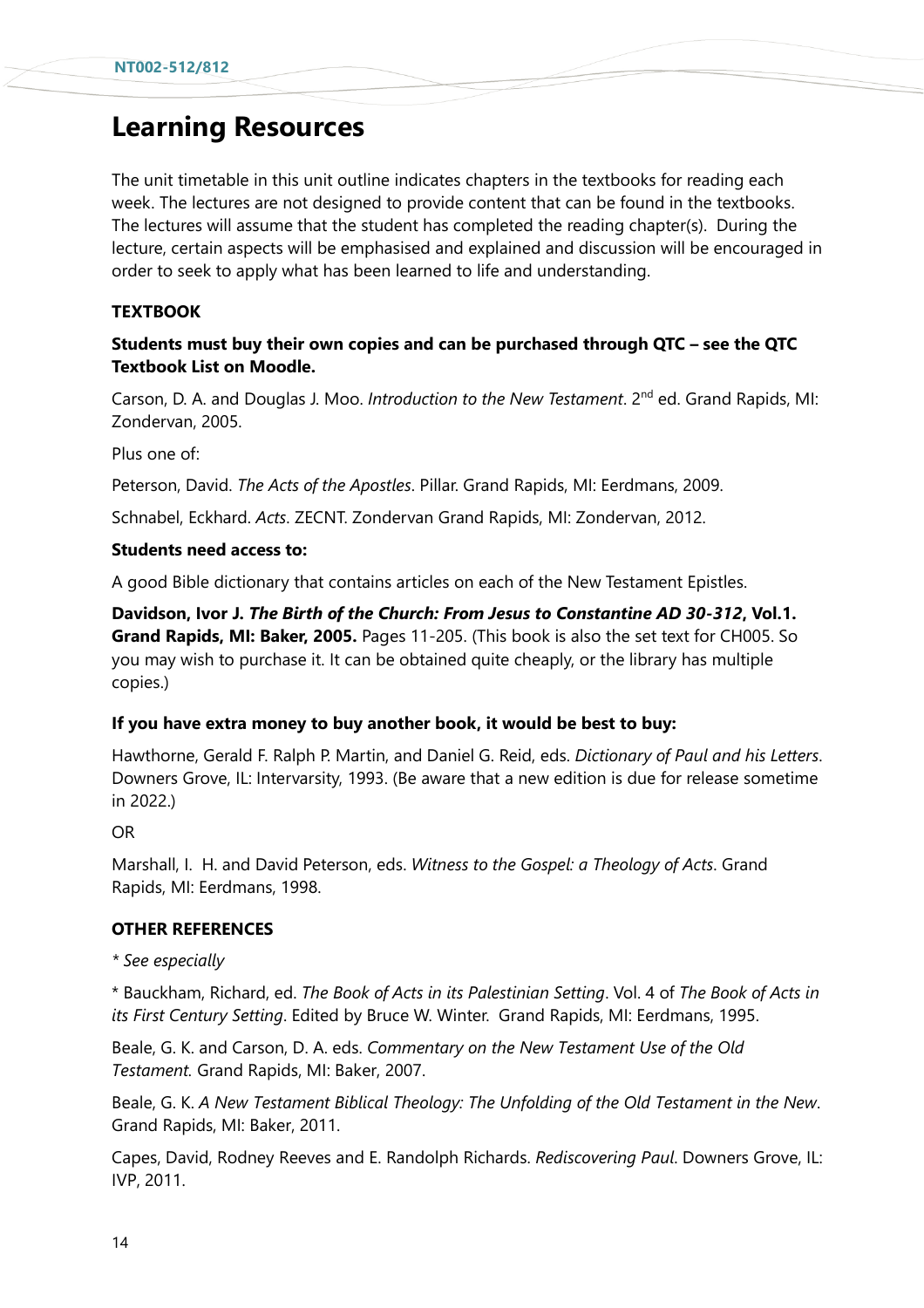#### **THE EARLY NEW TESTAMENT CHURCH**

Crowe, Brandon. *The Message of the General Epistles in the History of Redemption: Wisdom from James, Peter, John and Jude.* Philadelphia, PA: P&R, 2015.

\*Cunningham, S. *Through Many Tribulations': The theology of persecution in Luke Acts* Sheffield: Sheffield Academic, 1997.

Fitzmyer, J. A. *The Acts of the Apostles*. New Haven, CT: Yale University Press, 1998.

Gill, David W. J. and Conrad H. Gempf, eds. *The Book of Acts in its Graeco-Roman Setting*. Vol. 2 of *The Book of Acts in its First Century Setting*. Edited by Bruce W. Winter. Grand Rapids, MI: Eerdmans, 1994.

Griffiths, John D. *The Spirit as Gift in Acts: The Spirit's Empowerment of the Early Jesus Community*. JPTS 47. Leiden; Boston: Brill, 2022.

\*Hengel, M. *Acts and the History of Earliest Christianity.* Minneapolis, MN: Fortress, 1979, Repr., Eugene, OR: Wipf & Stock, 2003.

Jobes, Karen H. *Letters to the Church: A Survey of Hebrews and the General Epistles*. Grand Rapids, MI: Zondervan, 2011.

\*Keener, C.S. *Acts.* 4 vols. Grand Rapids, MI: Baker, 2012-2015.

\* Levinskaya, Irene. *The Book of Acts in its Diaspora Setting.* Vol. 5 of *The Book of Acts in its First Century Setting.* Edited by Bruce W. Winter. Grand Rapids, MI: Eerdmans, 1996.

Martin, Ralph P. and Peter H. Davids, eds. *Dictionary of the Later New Testament and its Developments*. Downers Grove, IL: Intervarsity, 1997.

Rapske, Brian. *The Book of Acts and Paul in Roman Custody*. Vol. 3 of *The Book of Acts in its First Century Setting*. Edited by Bruce W. Winter. Grand Rapids, MI: Eerdmans, 1994.

\*Schnabel, E. J. *Early Christian Mission.* Vol 2: of *Paul and the Early Church.* Downers Grove, IL: InterVarsity, 2004.

Soards, Marion L. *The speeches in Acts: their content, context, and concerns*. Louisville, KY: Westminster John Knox, 1994.

\*Witherington, B. *The Acts of the Apostles: A Socio–Rhetorical Commentary*. Carlisle: Paternoster, 1998.

Winter, B. W. ed. *The Book of Acts in its First Century Setting.* 6 vols. Grand Rapids, MI: Eerdmans; Carlisle: Paternoster, 1993-1999.

\* Winter, Bruce W. and Andrew D. Clarke, eds. *The Book of Acts in its Ancient Literary Setting*. Vol 1 of The Book of Acts in Its First Century Setting. Edited by Bruce W. Winter. Grand Rapids, MI: Eerdmans, 1993.

Woods, E. J. *The 'Finger of God' and Pneumatology in Luke–Acts.* Sheffield: Sheffield Academic, 2001.

#### *Classics*

Goulder, M. *St Peter Verses St Paul: A Tale of Two Missions.* Louisville, KY: Westminster John Knox, 1995.

\*Hemer, C. J. *The Book of Acts in the Setting of Hellenistic History. Edited by* C.H. Gempf. Winona Lake, IN: Eisenbrauns, 1990.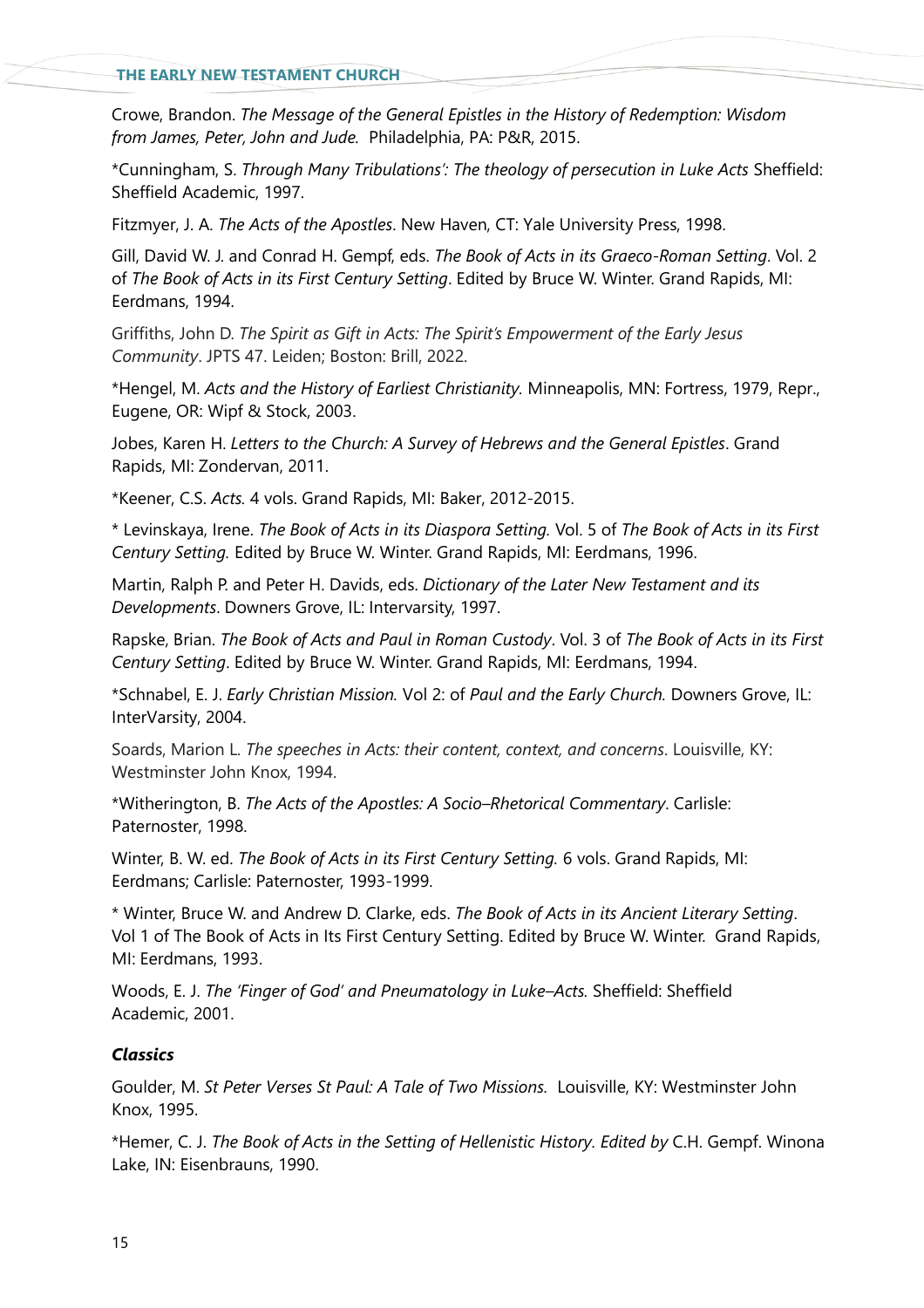Spencer, F. S. *The Portrait of Philip in Acts: A Study of Roles and Relations.* JSOTSup 67. Sheffield: JSOT, 1992.

#### **JOURNAL ARTICLES**

In most of the units you study at QTC, you will be asked to demonstrate your understanding of the subject matter by writing a research paper, essay, take-home exam or the like. Your lecturers and the Moderators of the Australian College of Theology will expect to see that you have consulted current academic research in the form of journal articles.

- Q: So how do you find good journal articles?
- A: Search the online Journal Databases

#### **QTC makes available the following Journal Databases which will be useful for finding information for your assessments:**

• ATLASerials Plus – available via EBSCO

ATLASerials Plus is the full text version of the ATLA Religion Database (ATLA). This database is a collection of major religion and theology journals selected by some of the major religion scholars in the United States. Coverage of this database dates back to 1949.

• Religion and Philosophy Collection

This database provides extensive full-text coverage of such topics as world religions, major denominations, biblical studies, religious history, epistemology, political philosophy, and philosophy of language, moral philosophy and the history of philosophy.

• JSTOR

JSTOR provides full-text access to journal articles as well as eBooks. It includes theological journal titles such as the Harvard Theological Review and other titles not found in ATLASerials Plus or the Religion and Philosophy Collection.

Most journal articles will be available as a PDF which you can read, print or save.

Access the databases via the QTC Library Webpage

<https://www.qtc.edu.au/students/resources/library/databases/>

and login with the username and password provided on Moodle under the QTC Library unit.